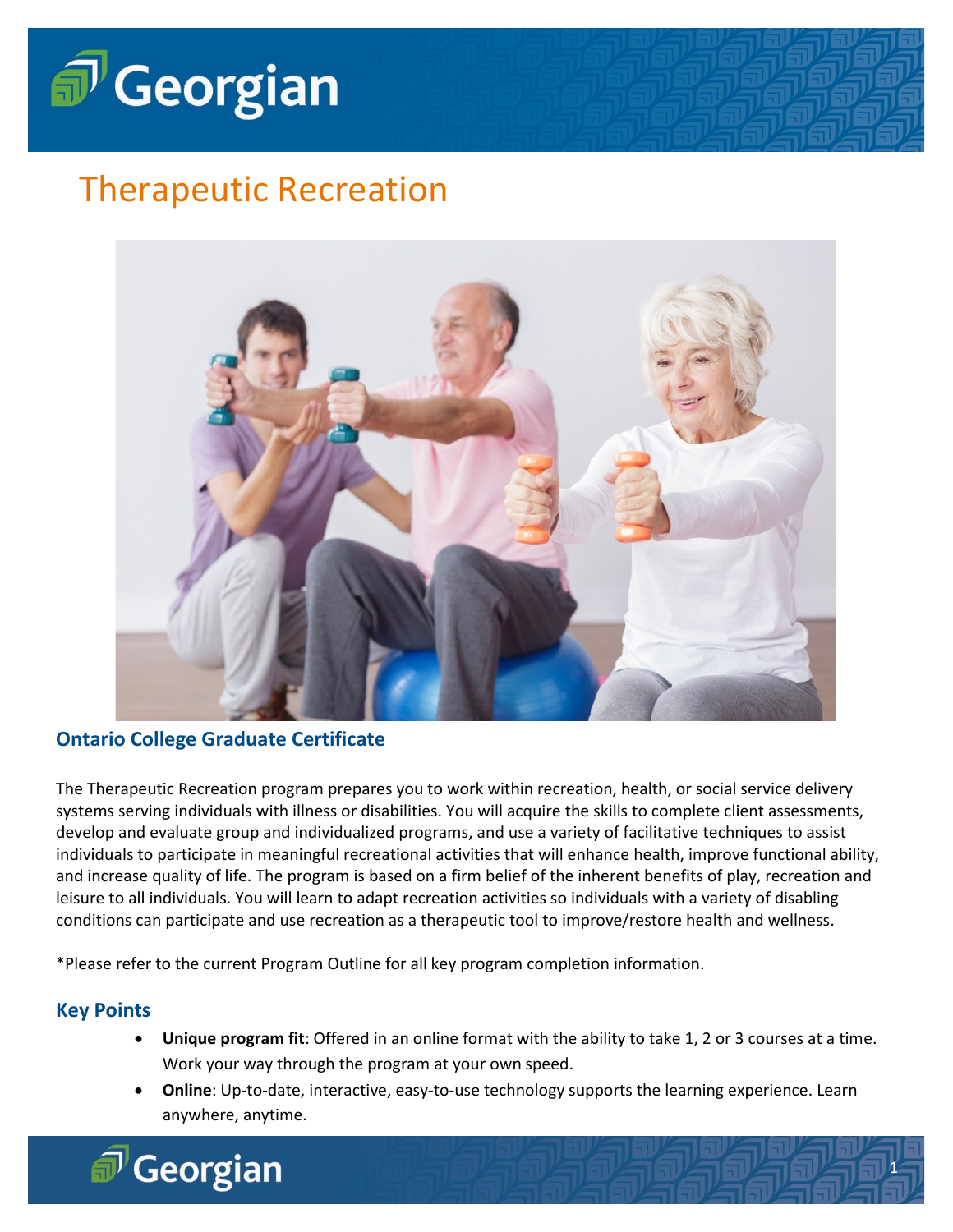- **Flexibility**: Asynchronous delivery accommodates work schedules. This means you can study and respond at any time of day or night as per your busy schedule.
- **Quality**: The program learning outcomes value an integrated learning approach to therapeutic recreation that will provide a diverse spectrum of students with the critical mix of real-life experience, professionalism, technical expertise and analytical skills.
- **Knowledgeable Faculty**: Our program fosters ongoing partnerships with educators, that have years of experience and proven success in the field of Therapeutic Recreation.
- **Individualized**: Complete your 560-hour internship in a TR setting of your choosing (subject to approval for competencies). Your 14-week internship experience is your opportunity to integrate all your academic learning into a real-life, hands-on setting. You select the location, client group and setting for your internship experience. \* Internship must be completed full time and carries full tuition fees.
- **Curriculum Reviewed, R/TRO:** Our curriculum was voluntarily submitted and successfully reviewed by *Therapeutic Recreation Ontario*. Graduates from our program are eligible for Registration with TRO under Pathway A. [www.trontario.org](http://www.trontario.org/)

# **Career Opportunities**

Graduates of the program could find employment in health or human service organizations such as: Acute, chronic care and other specialized hospitals, provincial agencies/facilities for individuals with psychiatric or developmental disabilities, rehabilitation programs, children's treatment centers, municipal recreation departments, long term care facilities/adult day programs, correctional programs and facilities, and/or community/private agencies serving people with illness/disability.

# **Program Learning Outcomes**

The graduate will have reliably demonstrated the ability to:

- conduct oneself professionally in a variety of settings according to professional standards, legislation, and organizational policies and procedures;
- implement positive behavioural strategies in compliance with applicable legislation, regulations and ethical standards of practice to modify behaviour and ensure the safety of all individuals;
- apply effective program development, leadership and facilitative techniques in assessing, planning, implementing and evaluating individual, group and community programs that meet the needs, strengths, challenges and interests of people experiencing barriers to healthy leisure;
- develop and apply strategies for personal, career and professional development to enhance work performance and maintain currency with professional standards;
- communicate and collaborate effectively with clients, key stakeholders and interprofessional teams to coordinate functional intervention, leisure education and counselling, and therapeutic recreation services;
- maintain accurate documentation in accordance with current ministry guidelines, professional standards of practice and organizational policies and procedures;

3

- research, analyze and evaluate therapeutic recreation activities using evidence based practices;
- employ environmentally sustainable practices within the profession;

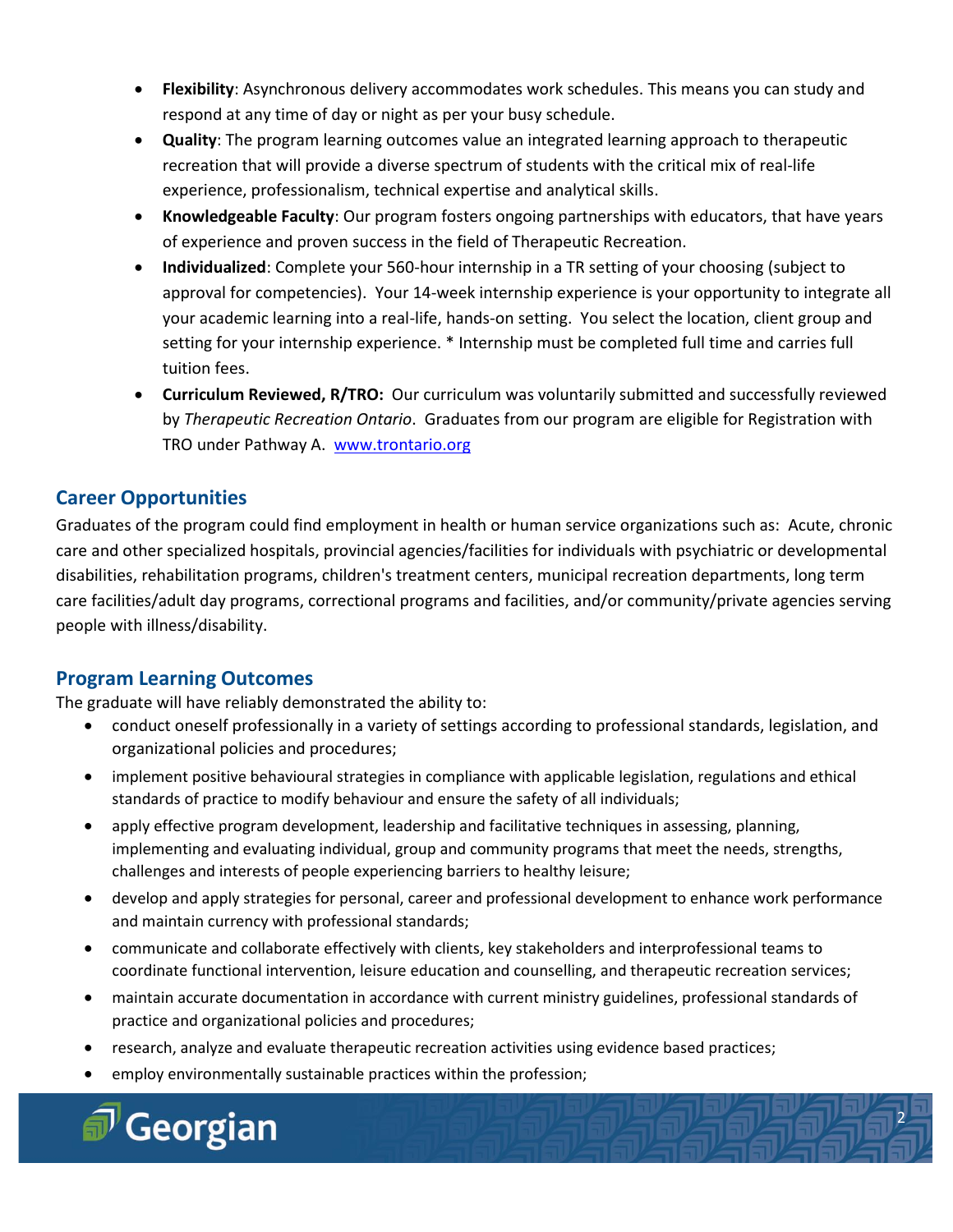# **Course Delivery Format**

Classes are delivered in an asynchronous, online format. The part-time studies program map as per page six outlines the two-and-one-half year plan where you will take the prescribed courses in a two-courses-per-semester progression and a concluding internship course.

### **Admission Requirements:**

Post-secondary diploma or degree, with a specialty in health or human services. **Selection Process:** Applicants will be asked to submit a current résumé. Academic and experiential learning of all applicants will be assessed.

## **How to Apply:**

Applicants can go directly to the Ontario College Application Service (OCAS) website at [http://www.ontariocolleges.ca/ProgramDetail/GEORGIAN/\\_/N-1z1419rZ1z13mhc](http://www.ontariocolleges.ca/ProgramDetail/GEORGIAN/_/N-1z1419rZ1z13mhc)

# **More Information**

*1. Why Georgian College?*

Georgian college boasts a unique part-time delivery for the program in that you can complete one, two or three courses per semester in the asynchronous format online (meaning you can work at the time of day of your choice). The expert faculty is approachable and committed to empowering the sustainability and capacity for therapeutic recreation in our students and our community. Furthermore, our curriculum was voluntarily submitted and successfully reviewed by *Therapeutic Recreation Ontario*. Graduates from our program are eligible for Registration with TRO under Pathway A.

*2. What is Therapeutic Recreation? Where can I learn more?*

To learn more about the Profession of TR please visit the following websites: [www.trontaio.org](http://www.trontaio.org/) [www.nctrc.org](http://www.nctrc.org/)

*3. How many courses are there? How long will it take to complete?*

As per list below there are 12 mandatory courses and one 560-hour internship. The program map is designed to have you take two courses per semester (a total of 84 hours) for six semesters which is equal to two calendar years, and then to complete you take a 560-hour internship in your last semester. The total is approximately two-and-a-half years for this part time pathway. Augmentation of this schedule is possible. For further information please contact the Program Coordinator.

3

3

*4. What is the payment set up for the part time program?*

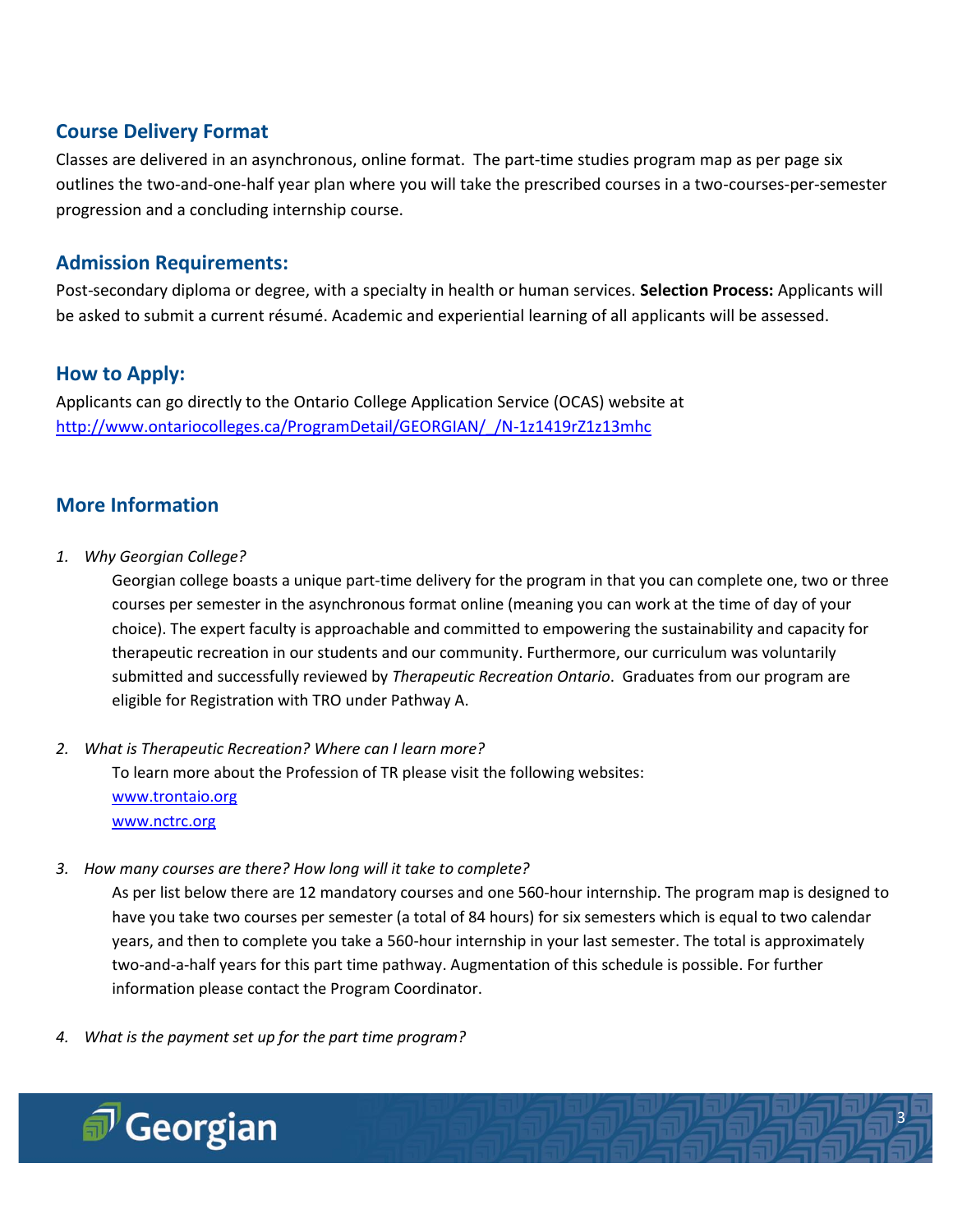In the part time program you pay on a "per course" basis for all 12 of the academic courses. The Internship must be completed full time and carries a full tuition fee. Please contact the Office of the Registrar for the latest costing for courses.

#### *5. Anything else I should know?*

Your faculty are here to support students and you are encouraged to initiate and maintain communication with them throughout your courses. Please note that unless otherwise stated by your professor, all assignments in the program are to be completed using APA format. The recommended resource to guide you through this process is called *Cites and Sources* by Jane Haig (ISBN: 017650852X, 2014). This is held on reserve at all campuses and can be purchased from the Georgian College Bookstore.

#### <http://www.georgianstores.com/georgian/default.asp>

You can access information on APA Citation from the Georgian College website at: <http://library.georgiancollege.ca/citing/start>

#### *Student success story*



As part of her Therapeutic Recreation course, student Candice Owen designed an overnight hiking expedition to Garibaldi Provincial Park located just south of Whistler, British Columbia. This excursion was created for three at-risk and street-involved youth from Covenant House Vancouver and their staff member. The experience was designed to develop teamwork skills and resiliency and the events that took place during the trip were remarkable.

While there Candice commented that all three youth showed superb resiliency to push through their sore feet and exhaustion while encouraging each other as a team to "keep going", "dig deep" and saying "we're almost there" during both the hike up and hike down.

4

4

Candice closed her final project by summarizing from her own experience that "she would not change anything" and went on to comment how the students didn't want to leave and expressed their appreciation of the trip and opportunity.

Amazing stuff! Thanks for sharing Candice and your TREC faculty Sarah Harrison.

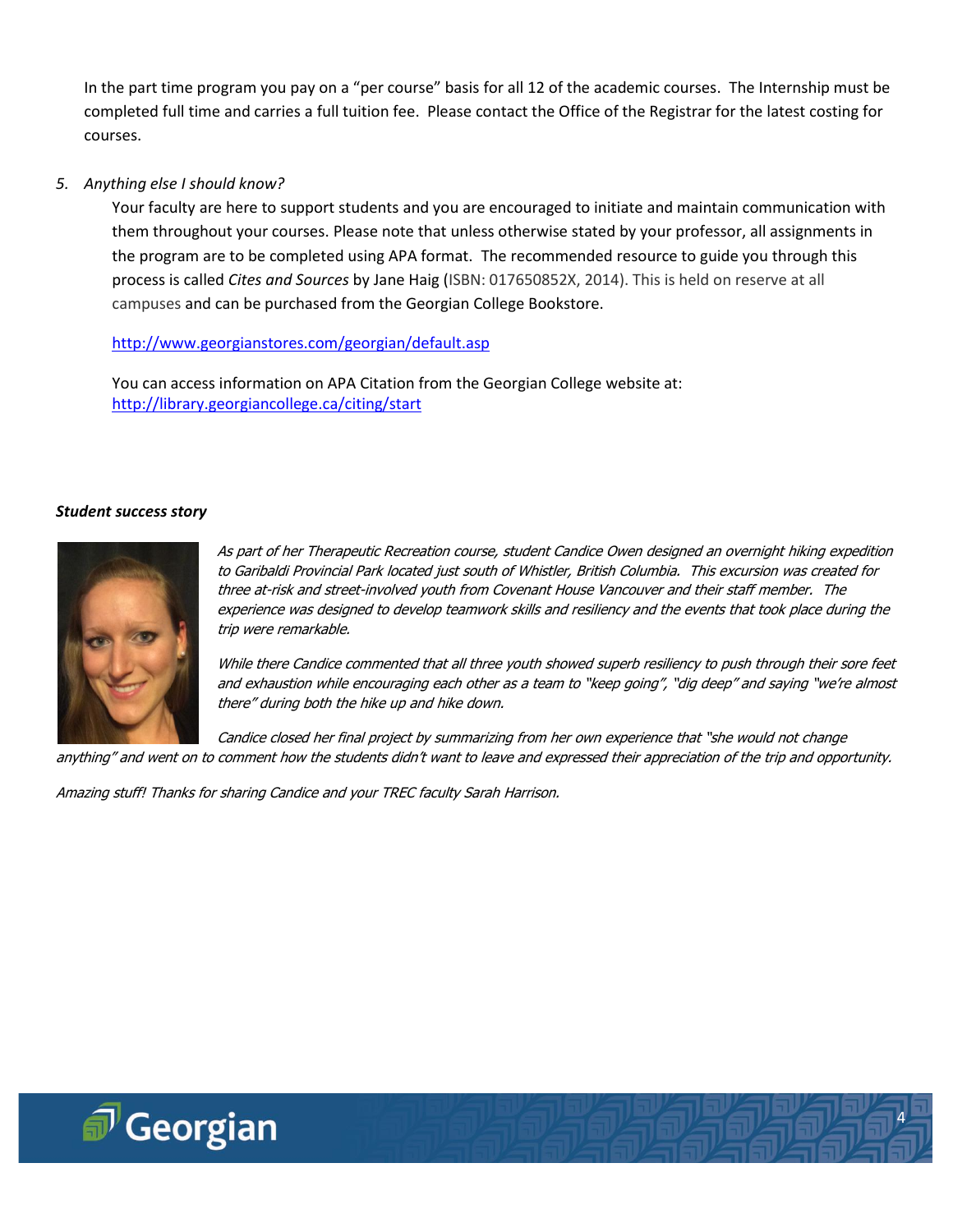# **Program Graduation Requirements Course List Therapeutic Recreation**

| <b>List of Required Courses</b> |                                                         |                |                                                                                      |  |  |  |
|---------------------------------|---------------------------------------------------------|----------------|--------------------------------------------------------------------------------------|--|--|--|
| <b>12 Mandatory Courses</b>     |                                                         |                |                                                                                      |  |  |  |
| <b>Course Code</b>              | <b>Course Title</b>                                     |                | <b>Prerequisites</b>                                                                 |  |  |  |
| <b>TREC 1002</b>                | Assessment Processes of Therapeutic Recreation          | 42             | n/a                                                                                  |  |  |  |
| <b>TREC 1003</b>                | Foundations of Therapeutic Recreation                   | 42             | n/a                                                                                  |  |  |  |
| <b>TREC 1004</b>                | Adapted Recreation for Therapeutic Recreation           | 42             | n/a                                                                                  |  |  |  |
| <b>TREC 1005</b>                | Recreation Therapy for Selected Populations             | 42             | n/a                                                                                  |  |  |  |
| <b>TREC 1007</b>                | Leisure Education                                       | 42             | n/a                                                                                  |  |  |  |
| <b>TREC 1008</b>                | <b>Professional Issues and Trends</b><br>42             |                | <b>TREC 1003</b>                                                                     |  |  |  |
| <b>TREC 1009</b>                | Organizational Leadership in Therapeutic Recreation     | 42             | n/a                                                                                  |  |  |  |
| <b>TREC 1010</b>                | Facilitative Techniques in Therapeutic Recreation<br>42 |                | <b>TREC 1002</b><br><b>TREC 1003</b>                                                 |  |  |  |
| <b>TREC 1011</b>                | Research in Therapeutic Recreation<br>42                |                | <b>TREC 1003</b>                                                                     |  |  |  |
| <b>TREC 1012</b>                | <b>Therapeutic Relationships</b>                        | 42             | n/a                                                                                  |  |  |  |
| <b>TREC 1014</b>                | The Human Body                                          | 42             | n/a                                                                                  |  |  |  |
| <b>TREC 1015</b>                | Nature of Disabilities in Therapeutic Recreation<br>42  |                | n/a                                                                                  |  |  |  |
| 1 Mandatory Internship          |                                                         |                |                                                                                      |  |  |  |
| <b>TREC 1017</b>                | Internship<br>*not available to PLAR                    | <b>560 hrs</b> | TREC 1002, 1003, 1004,<br>1005, 1009, 1014, 1007,<br>1008. 1010, 1011, 1012,<br>1015 |  |  |  |

5

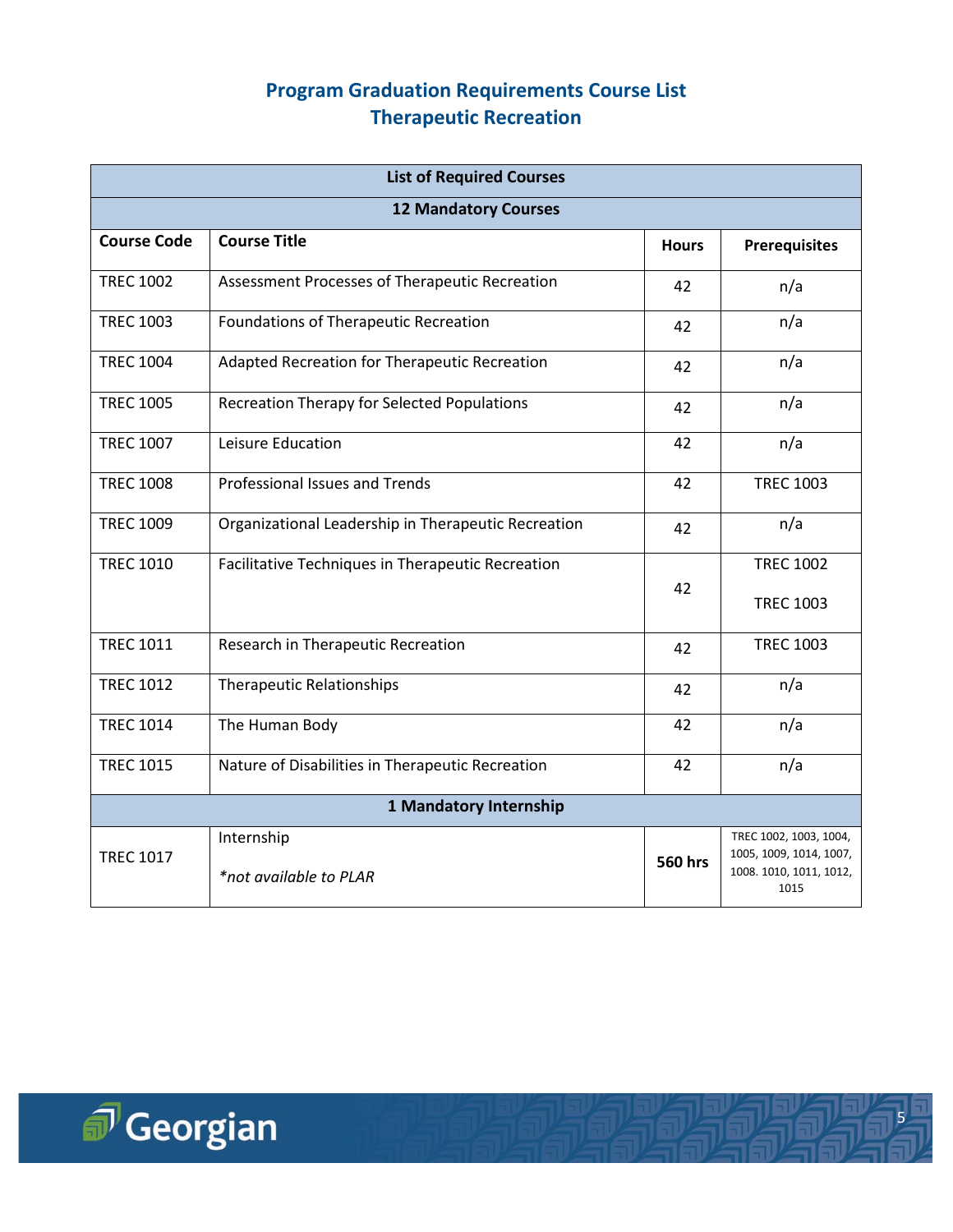# **Program Graduation Requirements Course List Therapeutic Recreation**

| <b>Delivery Schedule of Required Courses</b>                     |                                                          |                |                                                                                                  |                                                              |  |  |  |
|------------------------------------------------------------------|----------------------------------------------------------|----------------|--------------------------------------------------------------------------------------------------|--------------------------------------------------------------|--|--|--|
| 12 Mandatory Courses,                                            |                                                          |                |                                                                                                  |                                                              |  |  |  |
| 60% is required in all Academic Courses to be considered a pass. |                                                          |                |                                                                                                  |                                                              |  |  |  |
| <b>Course Code</b>                                               | <b>Course Title</b>                                      | <b>Hours</b>   | <b>Prerequisites</b>                                                                             | <b>Semester</b><br><b>Traditionally</b><br><b>Offered PT</b> |  |  |  |
| <b>TREC 1002</b>                                                 | Assessment Processes of Therapeutic Recreation           | 42             | n/a                                                                                              | Fall                                                         |  |  |  |
| <b>TREC 1003</b>                                                 | <b>Foundations of Therapeutic Recreation</b>             | 42             | n/a                                                                                              | Fall                                                         |  |  |  |
| <b>TREC 1010</b>                                                 | <b>Facilitative Techniques in Therapeutic Recreation</b> | 42             | <b>TREC 1002,</b><br>& 1003                                                                      | Fall                                                         |  |  |  |
| <b>TREC 1014</b>                                                 | <b>Biological Sciences</b>                               | 42             | n/a                                                                                              | Fall                                                         |  |  |  |
| <b>TREC 1004</b>                                                 | Adapted Recreation for Therapeutic Recreation            | 42             | n/a                                                                                              | Winter                                                       |  |  |  |
| <b>TREC 1005</b>                                                 | <b>Recreation Therapy for Selected Populations</b>       | 42             | n/a                                                                                              | Winter                                                       |  |  |  |
| <b>TREC 1011</b>                                                 | <b>Research in Therapeutic Recreation</b>                | 42             | <b>TREC 1003</b>                                                                                 | Winter                                                       |  |  |  |
| <b>TREC 1015</b>                                                 | Nature of Disabilities in Therapeutic Recreation         | 42             | n/a                                                                                              | Winter                                                       |  |  |  |
| <b>TREC 1007</b>                                                 | <b>Leisure Education</b>                                 | 42             | n/a                                                                                              | <b>Summer</b>                                                |  |  |  |
| <b>TREC 1008</b>                                                 | <b>Professional Issues and Trends</b>                    | 42             | <b>TREC 1003</b>                                                                                 | <b>Summer</b>                                                |  |  |  |
| <b>TREC 1009</b>                                                 | Organizational Leadership: Therapeutic Recreation        | 42             | n/a                                                                                              | <b>Summer</b>                                                |  |  |  |
| <b>TREC 1012</b>                                                 | <b>Therapeutic Relationships</b>                         | 42             | n/a                                                                                              | <b>Summer</b>                                                |  |  |  |
| 1 Mandatory Internship                                           |                                                          |                |                                                                                                  |                                                              |  |  |  |
| <b>TREC 1017</b>                                                 | Internship<br>*not available to PLAR                     | <b>560 hrs</b> | <b>TREC 1002,</b><br>1003, 1004,<br>1005, 1009,<br>1014, 1007,<br>1008.1010,<br>1011, 1012, 1015 |                                                              |  |  |  |
|                                                                  |                                                          |                |                                                                                                  |                                                              |  |  |  |

6

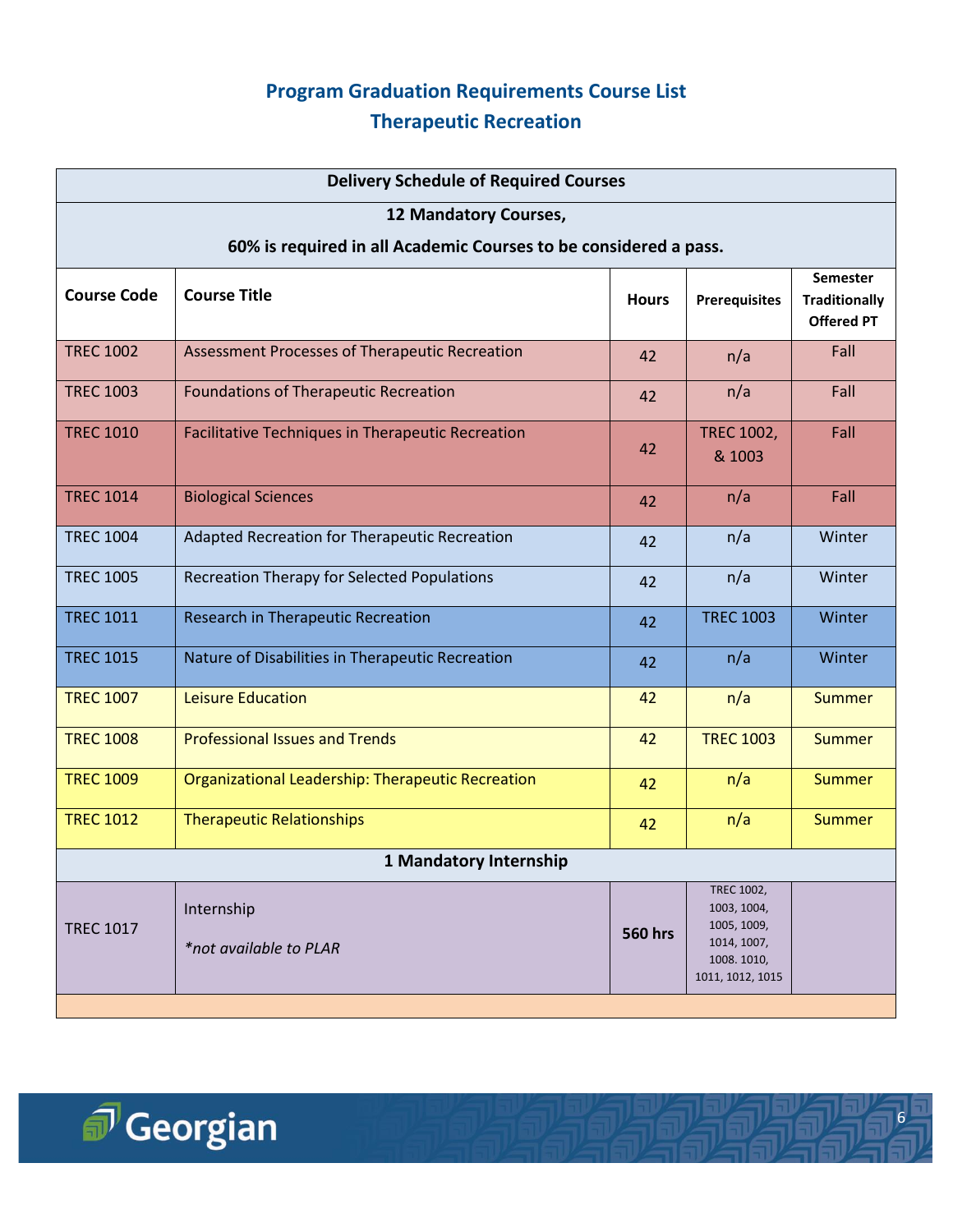# **THERAPEUTIC RECREATION (TREC) COURSE TRACKING SHEET – Order of Course Offerings – Fall Intake 1**

| <b>Course Code</b> | <b>Course Name</b>                                         | <b>Hours</b> |  |
|--------------------|------------------------------------------------------------|--------------|--|
| Semester 1         | <b>FALL</b>                                                |              |  |
| <b>TREC 1002</b>   | Assessment Processes of Therapeutic Recreation             | 42           |  |
| <b>TREC 1003</b>   | <b>Foundations of Therapeutic Recreation</b>               | 42           |  |
| Semester 2         | <b>WINTER</b>                                              |              |  |
| <b>TREC 1004</b>   | Adapted Recreation for Therapeutic Recreation<br>42        |              |  |
| <b>TREC 1005</b>   | Recreation Therapy for Selected Populations<br>42          |              |  |
| Semester 3         | <b>SUMMER</b>                                              |              |  |
| <b>TREC 1007</b>   | Leisure Education                                          | 42           |  |
| <b>TREC 1009</b>   | Organizational Leadership: Therapeutic Recreation          | 42           |  |
| Semester 4         | <b>FALL</b>                                                |              |  |
| <b>TREC 1010</b>   | Facilitative Techniques in Therapeutic Recreation          | 42           |  |
| <b>TREC 1014</b>   | <b>Biological Sciences in Therapeutic Recreation</b><br>42 |              |  |
| <b>Semester 5</b>  | <b>WINTER</b>                                              |              |  |
| <b>TREC 1011</b>   | Research in Therapeutic Recreation                         | 42           |  |
| <b>TREC 1015</b>   | Nature of Disabilities in Therapeutic Recreation           | 42           |  |
| Semester 6         | <b>SUMMER</b>                                              |              |  |
| <b>TREC 1008</b>   | Issues and Trends in Therapeutic Recreation                | 42           |  |
| <b>TREC 1012</b>   | Therapeutic Relationships in Recreation Therapy            | 42           |  |
| Semester 7         | <b>FALL</b>                                                |              |  |
| <b>TREC 1017</b>   | Internship                                                 | 560          |  |

- Please note this is a sample schedule that would apply to a part-time student commencing in a fall semester. If followed, each semester a student would take 2 courses. This is a suggested sample schedule; however, students may consider the prerequisites and their own personal situation and choose an alternate order. **Please note that if a student takes four, or more, courses in a semester they will pay full-time fees.**
- Please note that the recommended guideline for part-time completion of a program is twice the allotted time for full-time completion. For TREC the full-time program is completed in one year, or three semesters. A part time student could potentially take three courses per semester to complete within the six semesters; however, it has been found that two courses per semester seems most comfortable for students. At completion time if a student has maintained a strong academic outcome in two courses per semester they will be successful in completing within a reasonable timeframe as indicated.
- To arrange details of the internship semester, students must contact the program coordinator at the beginning of their final semester of coursework.
- It is possible, though unlikely, that courses may be cancelled due to low enrollment.
- This chart is simply a guide for students to organize their course choices. Please use the Program Outline or the website for all formal references to course information.

3

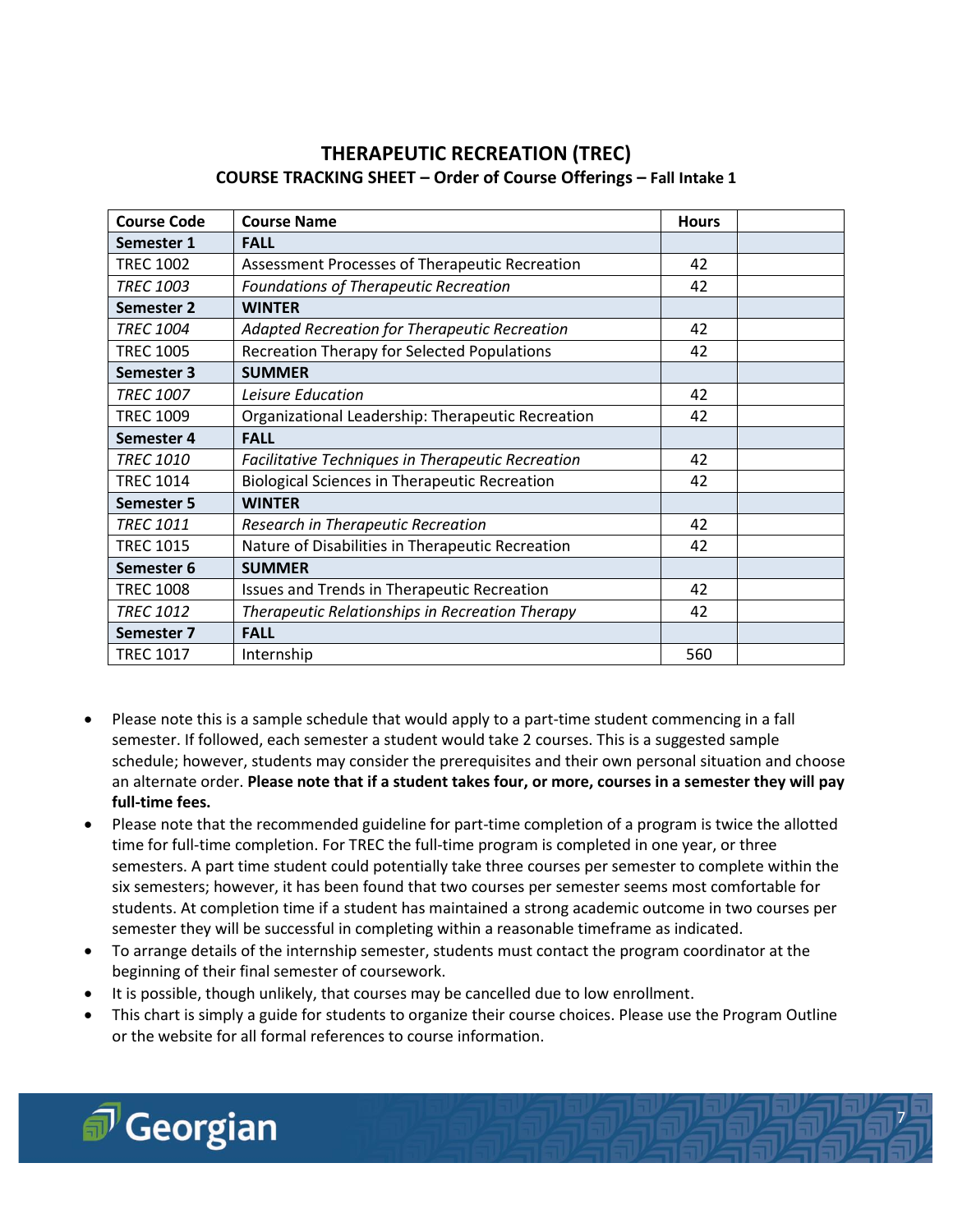# **WHO ARE WE? Coordinator**



#### **Alison Bates BFA, R/TRO**

Alison Bates graduated from York University with a Bachelor of Fine Arts. Alison then attended the Therapeutic Recreation Post Graduate Certificate at Georgian College. Upon graduation from Georgian College, Alison worked as a Therapeutic Recreationist at Waypoint Centre for Mental Health Care for the next eight years in both the Central Recreation departments and on the Psychosocial Rehabilitation Program. Alison joined the faculty team at Georgian College in 2011 and became Program Coordinator in 2013.

Alison has been an Executive Committee Member of *Simcoe Muskoka Therapeutic Recreation Association* since 2008 and was a *Therapeutic Recreation Ontario* Board Member from 2015-2017.



#### **Sadie Freisner B.A., R/TRO**

Sadie completed a Bachelors of Arts, honours, specializing in Kinesiology at York University in 2009 while working as a restorative care aide at Specialty Care Bradford Valley in 2007. Sadie then began as a Director of Resident & Family Services at Specialty Care Cedarvale Lodge working closely with both CCAC, residents, and supervising the recreation team. Sadie graduated from the Georgian College Therapeutic Recreation program, completed the Ontario Association of Non-profit Homes and Services for Seniors Long Term Care administrator's course, and became a certificated long term

care administrator under the Ministry of Health and Long Term Care Regulations. In 2012 Sadie became a registered member of Therapeutic Recreation and joined the Georgian College teaching staff where she began teaching two courses in the Therapeutic Recreation part-time program. She currently teaches both Foundations of Therapeutic Recreation and Leisure Education. After working as a programs manager and recreation therapist during the Specialty Care and Leisureworld amalgamation, she began working as the Recreation & Leisure Partner for Retirement Residences for Sienna Senior Living in 2016.

# **Faculty Continued..**



#### **Sarah Harrison TREC Dip., BRLS, R/TRO**

Sarah has been part of the Georgian faculty team since 2009. She holds a diploma in Recreation and Leisure Studies with a focus on Therapeutic Recreation from Niagara College, a degree from Brock University in Recreation and Leisure Studies with a specialization in Therapeutic Recreation, and a current Registration with Therapeutic Recreation Ontario.

Before Georgian, Sarah worked both front line and in management in both long term care and

8

 $\mathbf{Q}$